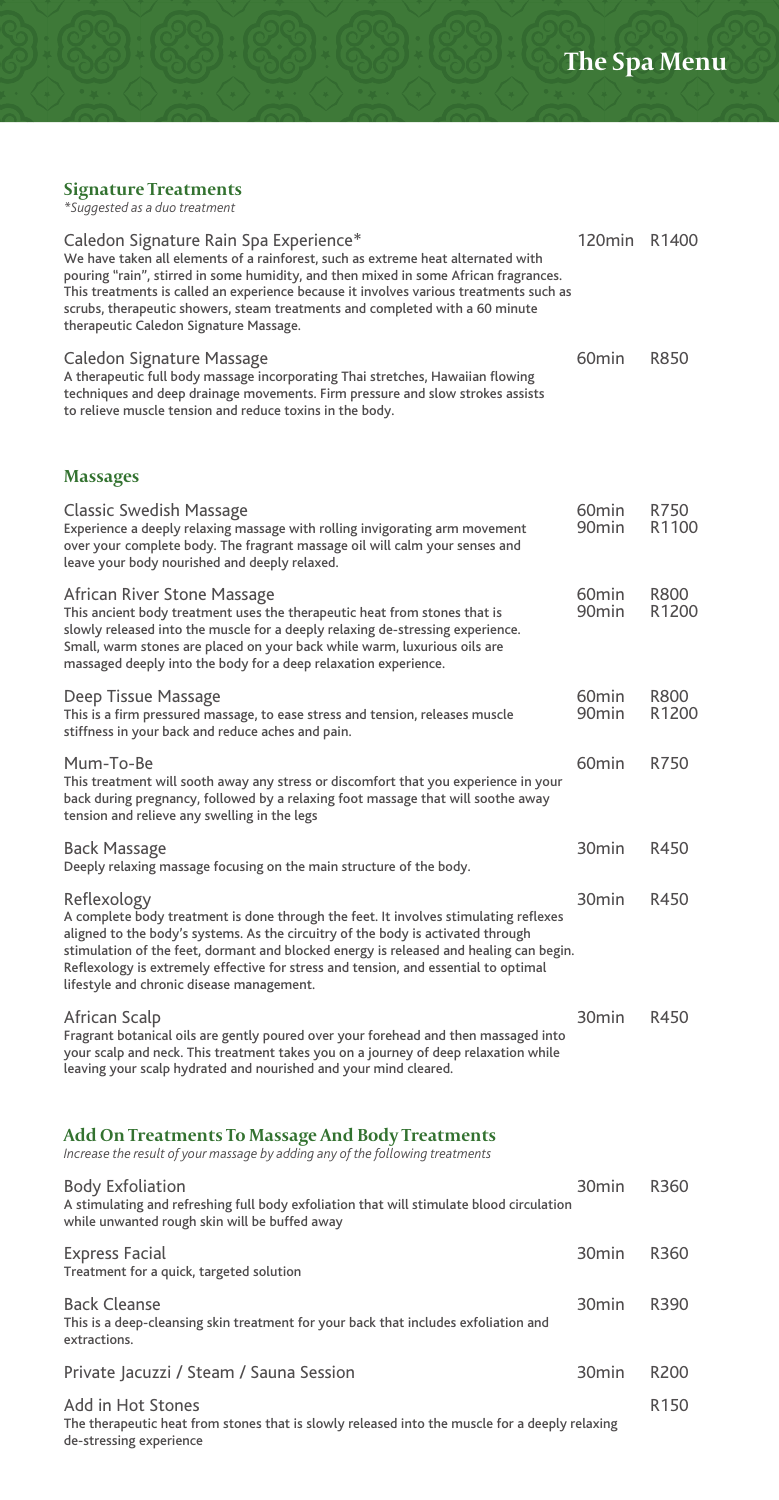٦

避

# **Body Treatments**

| Grapeseed Exfoliating Wrap<br>A unique body exfoliating experience, combining gentle exfoliation with warm oils.<br>After a stimulating exfoliation the entire body will be wrapped followed with a<br>soothing scalp massage. A luxurious body balm will leave your skin soft and smooth.                                                                                       | 45min             | R500              |
|----------------------------------------------------------------------------------------------------------------------------------------------------------------------------------------------------------------------------------------------------------------------------------------------------------------------------------------------------------------------------------|-------------------|-------------------|
| Detox Body Wrap<br>A warm re-mineralizing clay and oil helps to draw out impurities, smooth and clarify<br>the skin by restoring purity to the body. This promotes the extraction of dirt, toxins<br>and excess water from the skin. This body wrap is formulated to gently detox the<br>body and moisture dry and/or dehydrated skin.                                           | 60 <sub>min</sub> | R580              |
| Relaxing Body Wrap<br>Drift away with this relaxing anti-stress treatment with application of soothing oil<br>and clay infusion, to deeply relax the mind and body. Promote wellbeing and a deeper<br>state of therapeutic relaxation.                                                                                                                                           | 60 <sub>min</sub> | R580              |
| <b>Hydro Treatments</b><br>*Suggested as a couples treatment                                                                                                                                                                                                                                                                                                                     |                   |                   |
| Rain Spa Experience*<br>We have taken all elements of a rainforest, such as extreme heat alternated with<br>pouring "rain", stirred in some humidity, and then mixed in some African fragrances.<br>This treatments is called an experience because it involves various treatments in a<br>10-step program that includes scrubs, therapeutic showers, steam treatments and more. | 60 <sub>min</sub> | R580              |
| Clay Rasul*<br>DIY fun and unique experience. Getting muddy from head-to-toe greatly improve the<br>health and vitality of your skin and hair. After application sit back close your eyes and<br>unwind to allow the steam to do its work.                                                                                                                                       | 60 <sub>min</sub> | R500              |
| Relaxing Bath Ritual<br>Let the pressure of everyday life melt away. Indulge in a full body exfoliation before<br>you submerge in a relaxing bath.                                                                                                                                                                                                                               | 60 <sub>min</sub> | R500              |
| Spa Packages<br>Access to our Natural Warm Mineral Pools and a Spa Lunch included to all Spa Packages<br>excluding The Grape Escape                                                                                                                                                                                                                                              |                   |                   |
| Quick Fix 1<br>30min Back Massage<br>30min Foot Massage<br>30min Body Exfoliation                                                                                                                                                                                                                                                                                                |                   | R1250             |
| Quick Fix 2<br>30min Express Manicure<br>30min Express Pedicure<br>30min Express Facial<br>30min Massage                                                                                                                                                                                                                                                                         |                   | R <sub>1400</sub> |
| Pamper Me Package<br>60min Classic Swedish Massage<br>60min Purifying Body Wrap<br>60min Classic Facial<br>60min Manicure<br>60min Pedicure                                                                                                                                                                                                                                      |                   | R2800             |
| The Grape Escape<br>30 min Pinotage Facial Exfoliation<br>30 min Hydravine Chardonnay Facial Mask<br>30min Grape Infused Full Body Exfoliation<br>30min Nourishing Grapeseed Oil Body Wrap<br>30min Foot Massage<br>60min African River Stone Massage<br>30min Private Jacuzzi Session<br>R250 Dinner Voucher                                                                    |                   | R2500             |
|                                                                                                                                                                                                                                                                                                                                                                                  |                   |                   |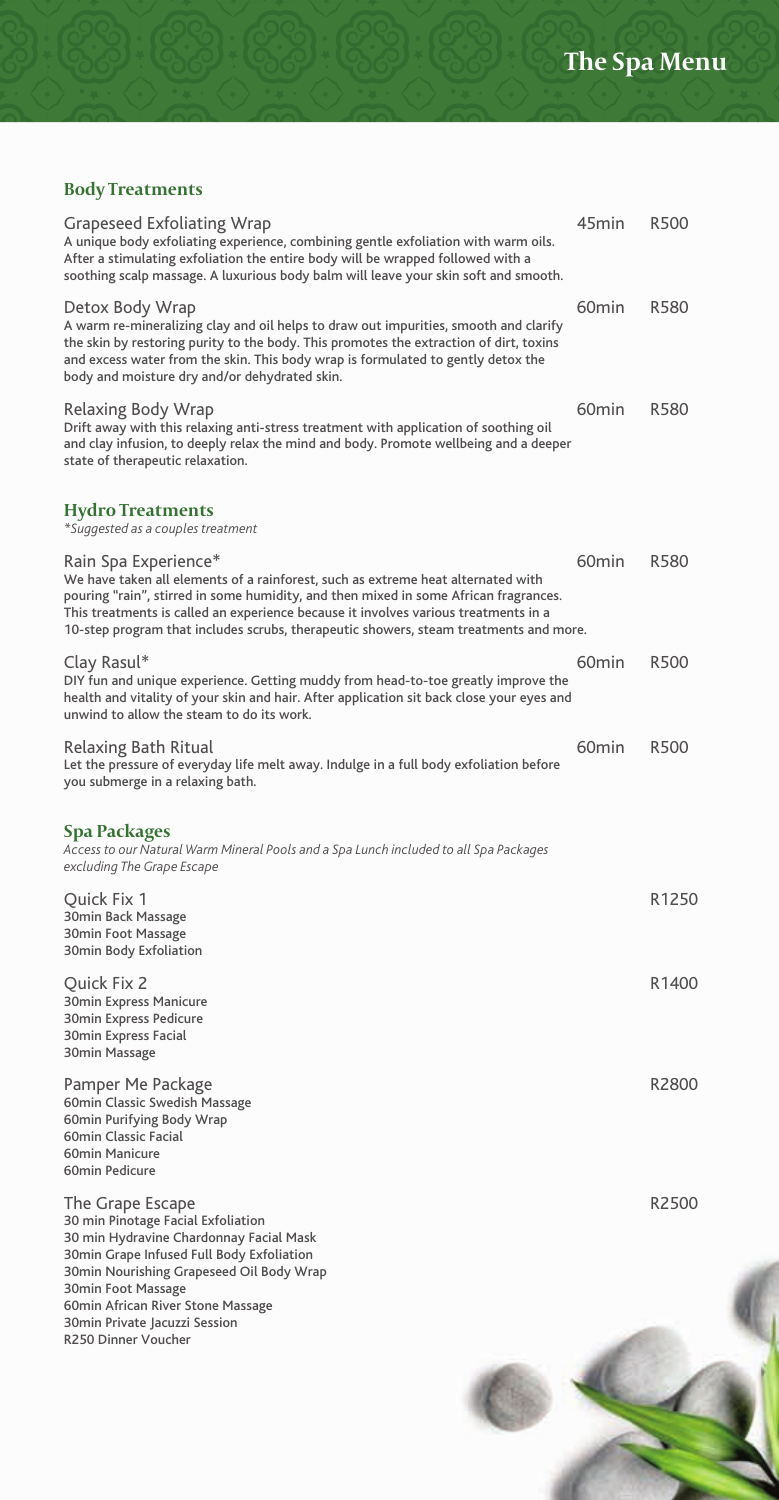# **Facial Collection**

| Theravine Classic Facial                                                                                                                                                                                                                                                  | 60 <sub>min</sub> | R550 |  |
|---------------------------------------------------------------------------------------------------------------------------------------------------------------------------------------------------------------------------------------------------------------------------|-------------------|------|--|
| Theravine Balancing Facial<br>A deep-cleansing facial customized to gently remove surface impurities followed by a<br>personalized mask while utilizing specially selected aromatic botanicals<br>for restoring balance to the skin, leaving your skin soft and restored. |                   |      |  |
| Theravine Hydrating Facial<br>A Facial designed for extreme relaxation with the aromatic scent of essential oils designed to<br>deeply hydrate your skin, leaving you with a radiant complexion.                                                                          |                   |      |  |
| <b>Theravine Mature Facial</b><br>A facial performed to firm and visibly tone the skin whilst smoothing out wrinkles. Your skin<br>is left looking serene and the complexion more radiant and uniform.                                                                    |                   |      |  |
| Theravine Specialised Facial                                                                                                                                                                                                                                              | 60 <sub>min</sub> | R790 |  |
| Theravine Ultravine Advance Cellular Gold Facial<br>This treatment is specifically aimed at diminishing uneven skin tone while also minimizing the<br>appearance of fine lines and wrinkles.                                                                              |                   |      |  |
| Nimue Classic facial                                                                                                                                                                                                                                                      | 60 <sub>min</sub> | R600 |  |
| <b>Therapeutic Facial</b><br>Our unique basic facial where our therapists will accurately assess and attend to your basic skin concerns.<br>Standard facial suitable for all skin types                                                                                   |                   |      |  |
| <b>Active Rejuvenation</b><br>A gentle, safe rejuvenating, exfoliating treatment that consists of Nimue Bio-Active Complex. Rejuvenation for<br>environmentally damaged, hyper pigmentation and problematic skin classifications.                                         |                   |      |  |
| <b>Thermal Detox</b><br>Formulated to oxygenate, deep cleanse, detoxify and exfoliate the skin.                                                                                                                                                                           |                   |      |  |
| Nimue Corrective Facial                                                                                                                                                                                                                                                   | 60 <sub>min</sub> | R750 |  |

35% Glycolic Treatment

Superficial peeling treatment that gradually removes dead skin cells, improves skin texture and rejuvenates rough textured skin, enlarged pores, congested skin, dull complexion, fine lines and wrinkles.

#### Smart Resurfacer Treatment

An anhydrous (waterless) peel that has the benefits of a medium depth peel without any of the side effects or downtime. Indicated for environmentally damaged, hyper pigmentation and problematic skin classifications.

#### **Add In Treatments To Facial Treatments**

Increase the result of your facial by adding any of the following treatments/no additional time required

Super fluids **R150**<br>Plasticising mask **R150** Plasticising mask and the control of the control of the control of the control of the control of the control of<br>Eve Treatment and the control of the control of the control of the control of the control of the control of th Eye Treatment

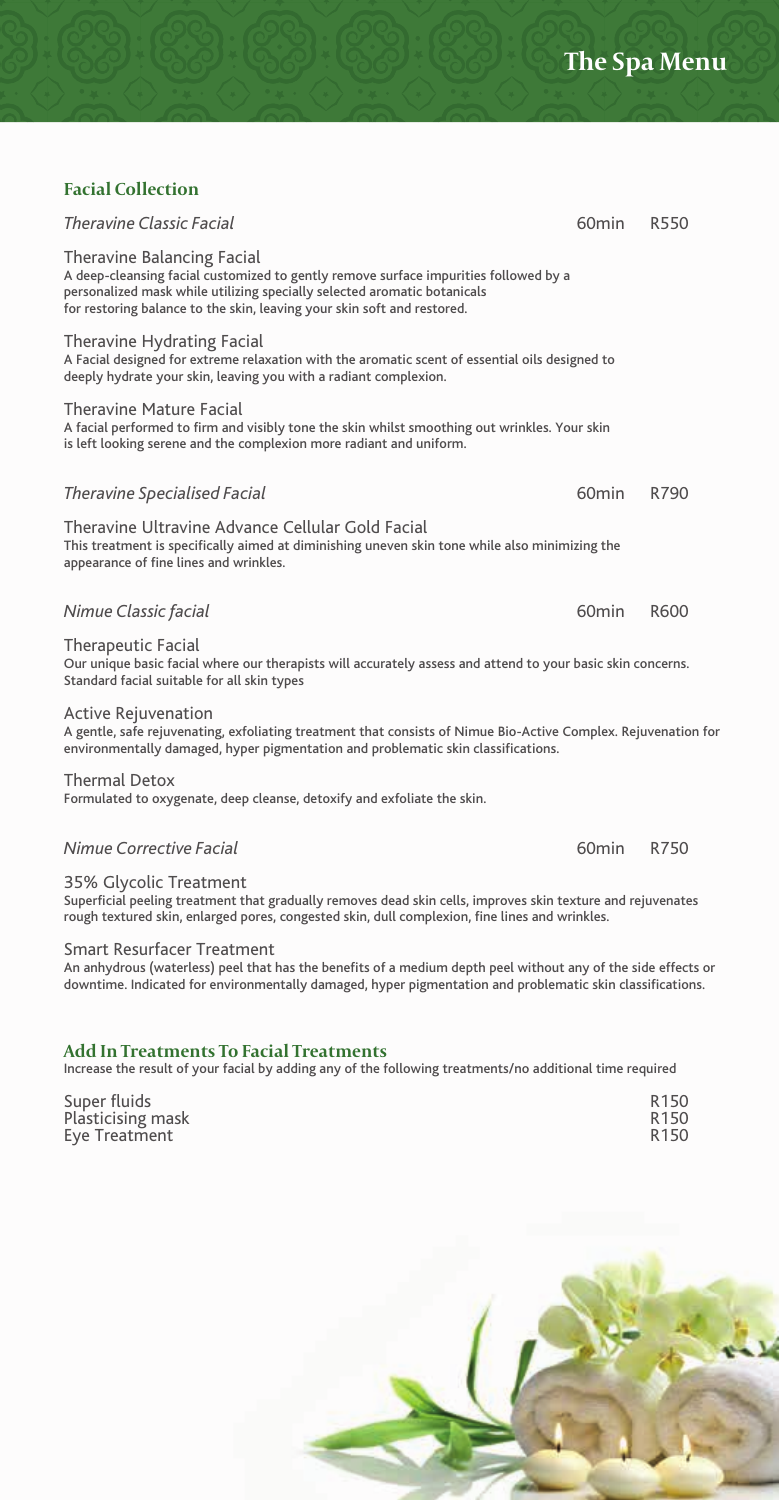# **Hand And Foot Care**

| <b>Classic Spa Manicure</b><br>A Classic manicure including cuticle care, nail shaping, buff, polish, hand exfoliation<br>and a nourishing warm stone massage to the hands and forearms.  | 60 <sub>min</sub> | R400             |
|-------------------------------------------------------------------------------------------------------------------------------------------------------------------------------------------|-------------------|------------------|
| <b>Express Manicure</b><br>Cuticle care, nail shaping, buff and polish                                                                                                                    | 30 <sub>min</sub> | R <sub>250</sub> |
| Classic Spa Pedicure<br>A Classic pedicure including cuticle care, nail shaping, buff, polish, heel filing, foot<br>exfoliation and a nourishing warm stone massage to the feet and legs. | 60 <sub>min</sub> | R460             |
| <b>Express Pedicure</b><br>Cuticle care, nail shaping, buff and polish                                                                                                                    | 30 <sub>min</sub> | R <sub>250</sub> |

#### **Add On**

Increase the result of your treatment by adding any of the following treatments

| French Nail Paint<br>15min R100<br>Gel Paint<br><b>Chemical Heel Peeling</b><br>Gel Soak Off | 15min R190<br>15min R150<br>30min R150 |
|----------------------------------------------------------------------------------------------|----------------------------------------|
|                                                                                              |                                        |

**Waxing Hair Removal** Exfoliate 1-2 days prior to your waxing appointment. Do not apply any creams, depilatory creams or any products containing alcohol for 24 hours after the treatment.

| Hollywood                         | R320             |
|-----------------------------------|------------------|
| Brazilian / Full leg / Full Face  | R <sub>275</sub> |
| Under Arm / Half Leg / Arm        | R <sub>210</sub> |
| <b>Back</b>                       | R320             |
| Eyebrow / Lip / Nose / Ear / Chin | R80              |
| <b>Brow Tint</b>                  | R80              |
| Lash Tint                         | R90              |
| Lash and Brow Tint                | R <sub>150</sub> |